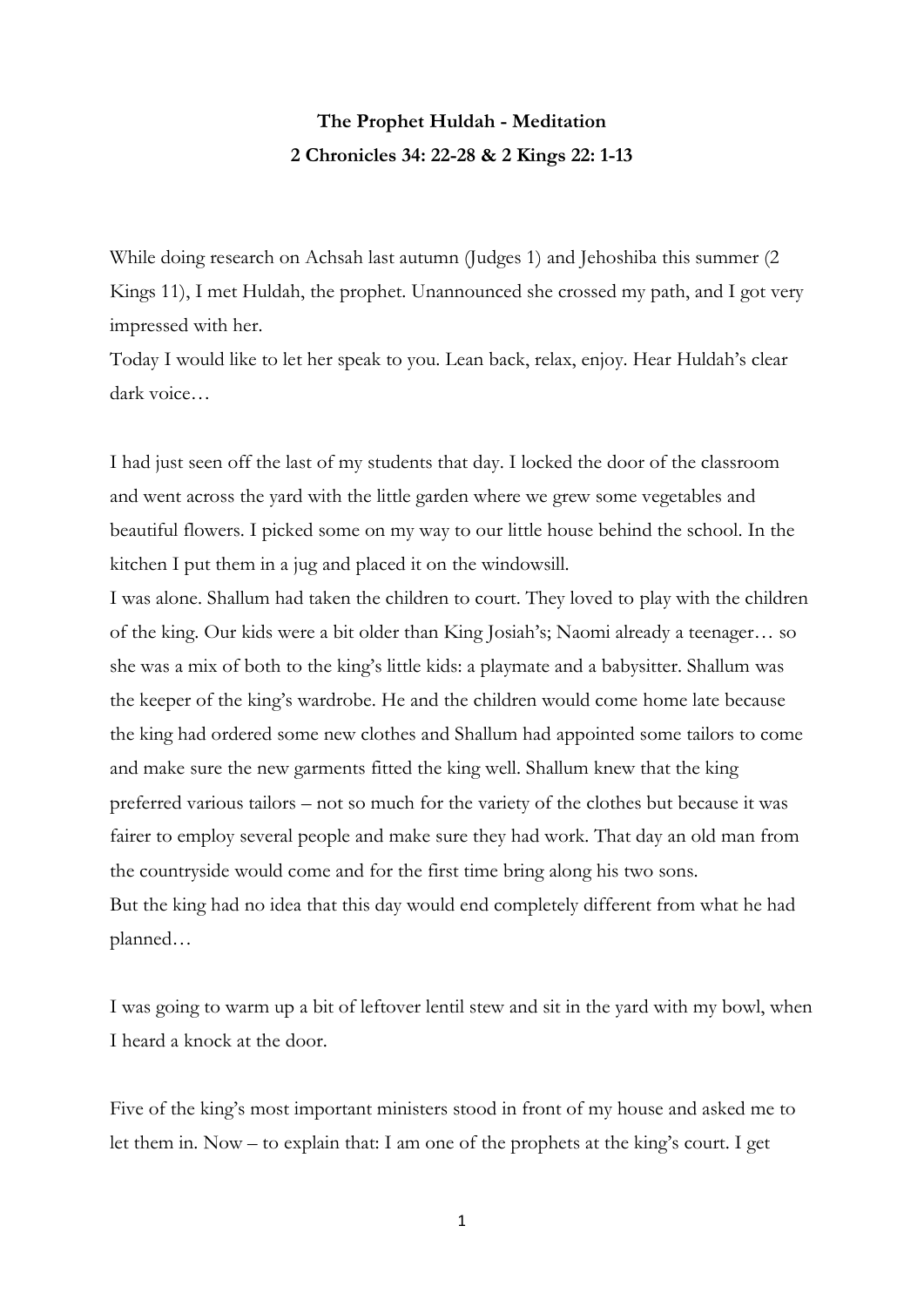called when the king needed help understanding God's word. I am to King Josiah what Nathan was to King David.

So, I put my bowl aside and asked the delegation to take a seat in our yard. We sat there in a circle and they told me their amazing story:

In the course of the repairs at the temple, the contents of the temple must have been turned upside down, cleaned and rearranged. One item caught the attention of the high priest Hilkiah. It was the book of the law.

This book had been there for a long time but had been ignored and forgotten during the 55 years of Manasseh's – Josiah's grandfather's - reign.

Hilkiah and the temple secretary read the book and found that the content challenged their entire lives and the attitude of the whole people of Judah. They informed Josiah of the discovery and took the book to him.

On hearing its contents, Josiah was greatly shocked and tore his clothes. Pain and fear took hold of him. Fear not just for himself but for us all…

And he had done right.

I was shocked too.

The book condemned the religious life of Judah and the presences of the foreign gods that were worshipped in the temple. God's anger was burning against the king and all of Judah, because our forefathers had not obeyed God.

Since the period of Manasseh and throughout his long reign, and during the short reign of Amon, King Josiah's father, our people had been living in disobedience to God's ways. They had acted against the word of God and the judgement was already clear. Josiah had instructed his officials to go "and inquire of the Lord…" so they went to consult me.

But what could I say? Prophets often had to interpret & explain things that did not really please the king. Jeremiah and Isaiah were in that role too.

The situation was: Israel had gone through hell.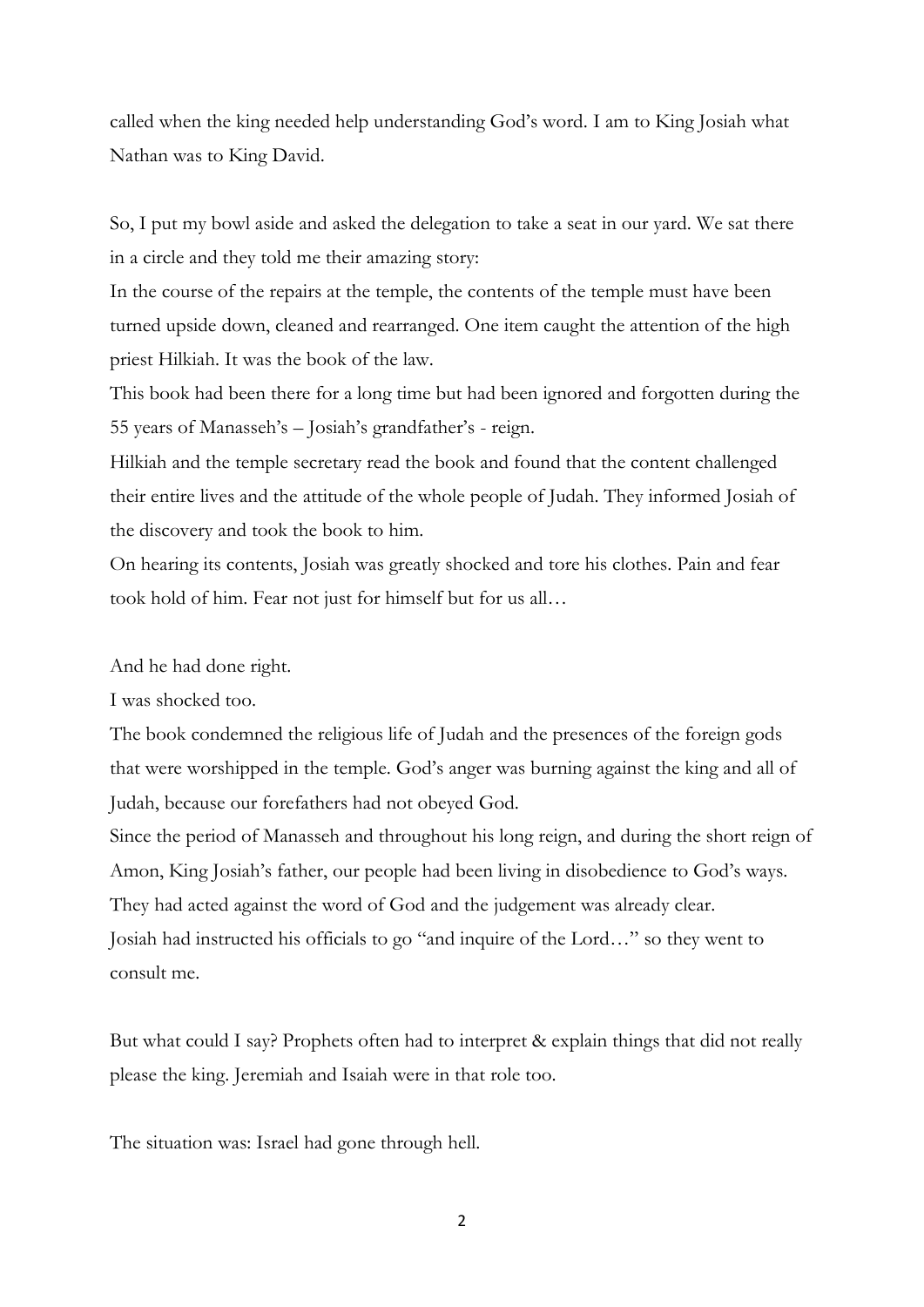Way after the great kings David and Solomon, bad kings broke the covenant with God and ruined country and people. Good kings, kind of "repaired" the relationship with God at times, but they never reigned long enough.

Josiah was one of the good kings.

His grandfather though was Manasseh. He reigned 53 years in Jerusalem. He built altars for the wrong gods, and he misled his people to do one evil after the other. Josiah's father was Amon. He was 22 years when he began to reign. He reigned for 2 years. He disobeyed God, and got in deep conflict with his servants. They conspired against him and killed him in his house. But then came the people from outside Jerusalem, the "people of the land" and killed all those who had conspired against Amon.

Out of this mess came the coronation of King Josiah who at this point was just 8 years old. He did what was right in the sight of the Lord…

Since Josiah was only 8 years old when he was enthroned, the reign was in the hands of his mother Jedida of Bozkat. She had enormous influence on both: the king and the state affairs. For the people of Jerusalem and the people of the land around Jedida was a bearer of hope for change and reform.

And: she fulfilled their hopes.

Josiah grew up with a God-fearing mother who helped him reign justly. He was used to listen to wise women. So, it was not surprising, that on that crucial day after finding God's book he sent his ministers to me.

## I let them know that my message comes from God!

The message I gave about the impending judgement of Judah confirmed what other prophets had been saying before. I had no comfort for the king and the people. I told them that the sin of Judah had reached a point that the fate of Judah could not be reversed. I did though speak of God's mercy because of the king's humble cry of repentance and his great efforts for transformation and change. The disasters of the future would not come during the lifetime of Josiah. He would be saved of the sorrow of having to see downfall and disaster.

Josiah then assembled all the elders of the whole land, and all people to come and meet in the temple. He read the Book of the Covenant to them. He renewed his covenant with

3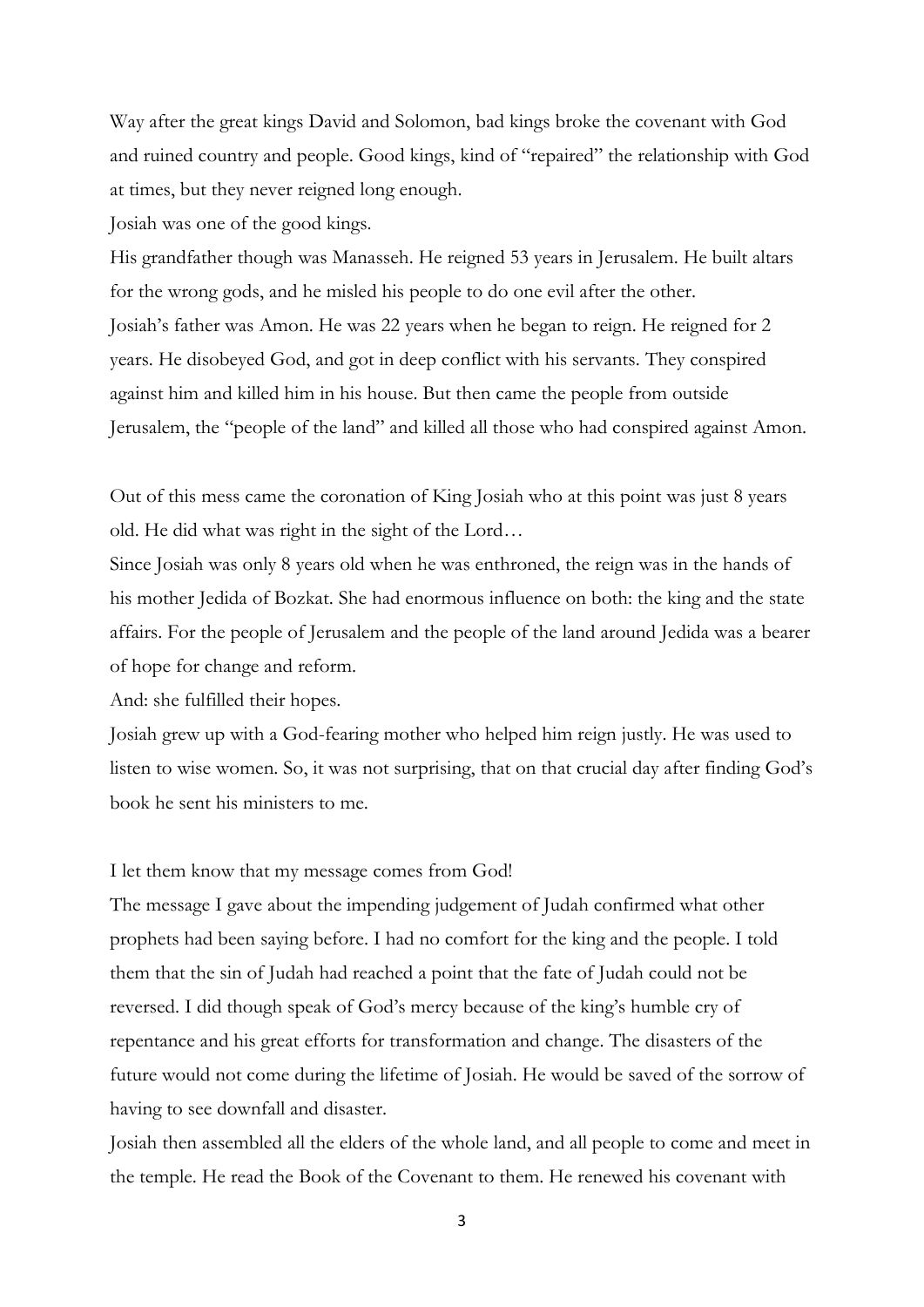God and encouraged the people to do so too. For all the years of his reign, Josiah required that people respect and honour God's ways.

Believe me, it was a hard job to not be able to speak of a bright future for Judah. Josiah in a way would have deserved it. And we often spoke about my two prophecies in the years which followed.

## What should we do with this?

I admit, I felt a little bit betrayed at this point. And so did Josiah.

Here is Josiah with his God-fearing mother, his faith in the living God, his trustworthy co-workers, his reforms and political and religious efforts, his willingness to listen to me – and none of all that could save the future of his people.

There is this long history of failing and ruthless kings and the need for repentance and reform. Now, that we had the ideal king who initiated all-compassing reforms, his efforts came too late. The sins of the past weighed more than the righteousness of Josiah. He could not save the future of his people from devastation and downfall.

I often asked myself: Where was the redeeming and liberating word of God in this?

Josiah and I figured that the faithful response of one good leader does not gain salvation for all. Josiah was spared because he was pious and humble. But his nation was not saved on his account. And when we turned this round, we saw that God expects responsibility of the people? Responsibility of the ordinary peasants, traders, priests, temple servants, gardeners, crafts people, bakers, teachers, - men and women!

One corrupt, wicked and insane leader does not necessary cause a whole nation become corrupt, wicked and insane. God expects the ordinary people to observe clearly, judge wisely and fear him alone. He wants them to stand up for their rights and against perverse leadership. A nation must not hide behind a ruthless, egocentric and foolish leader, who is exploiting the people and ruining the land!

The story of King Josiah implies that we have to give our own independent responses to a graceful and loving God? …give our own responses with our very lives.

4